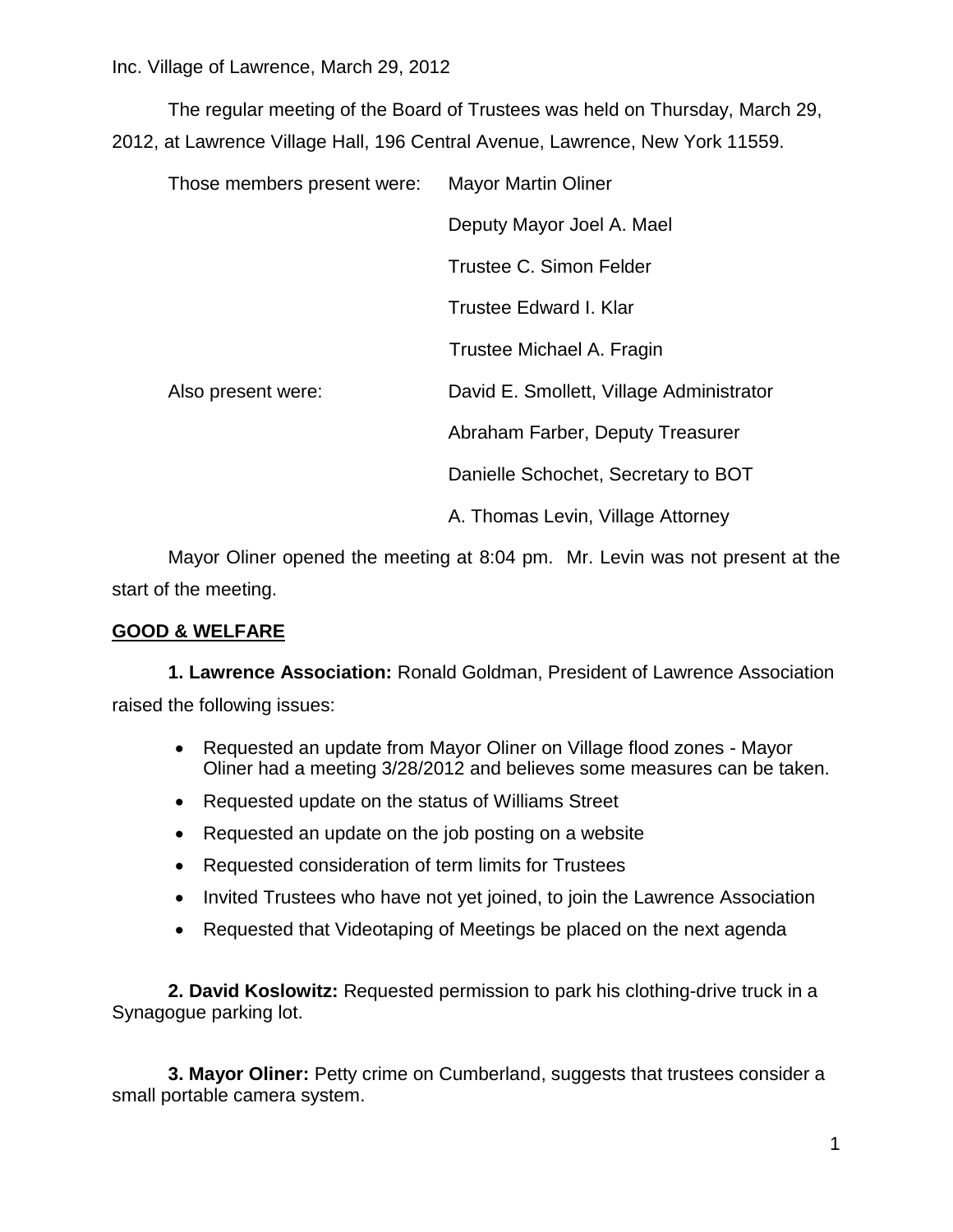#### **NEW BUSINESS**

## **Item 1 – Approval of abstracts – General Fund #648 & #649, Recreation Fund #57 & #58, Sewer Fund #50, Trust Fund # 241 and Payroll # 2311 & #2312.**

 **Board Action:** Trustee Klar made a motion to approve. Trustee Fragin seconded the motion. All in Favor.

### **Item 2 –Present 2012-2013 Tentative Budget to Board of Trustees and set date for public hearing**

Mr. Levin arrived at the meeting during this discussion.

**Board Action:** Trustee Klar moved to set the date for the public hearing on the 2012-2013 Lawrence Village Budget to be held on April 16<sup>th</sup> 2012 at Lawrence Village Hall at 8 PM and for notice of same to be advertised in the local newspaper at least five days in advance of the hearing. Mayor Oliner seconded. All in favor.

Administrator Smollett explained the tentative budget to the Mayor and the Trustees.

**Board Action:** Trustee Klar moved to adjust the tentative budget as per the attached schedule of revisions (Exhibit A) and for the net change to be adjusted against Fund Balance. Mayor Oliner seconded the motion. All in favor.

#### **Item 3 – Approve MEZZA on the Green catering agreement**

**Board Action:** Trustee Klar moves to approve the agreement in the form prepared by the Village Attorney. Mayor Oliner seconds the motion. All in favor.

#### **Item 4 – BZA Alternate Member Appointment**

Mayor Oliner appointed Michael Malek

**Board Action:** Mayor Oliner made a motion to approve the appointment. Trustee Fragin seconded the motion. All in favor.

#### **Item 5-- Request for Rambam 5K Run on May 13, 2012**

**Board Action:** To be reconsidered at the next meeting.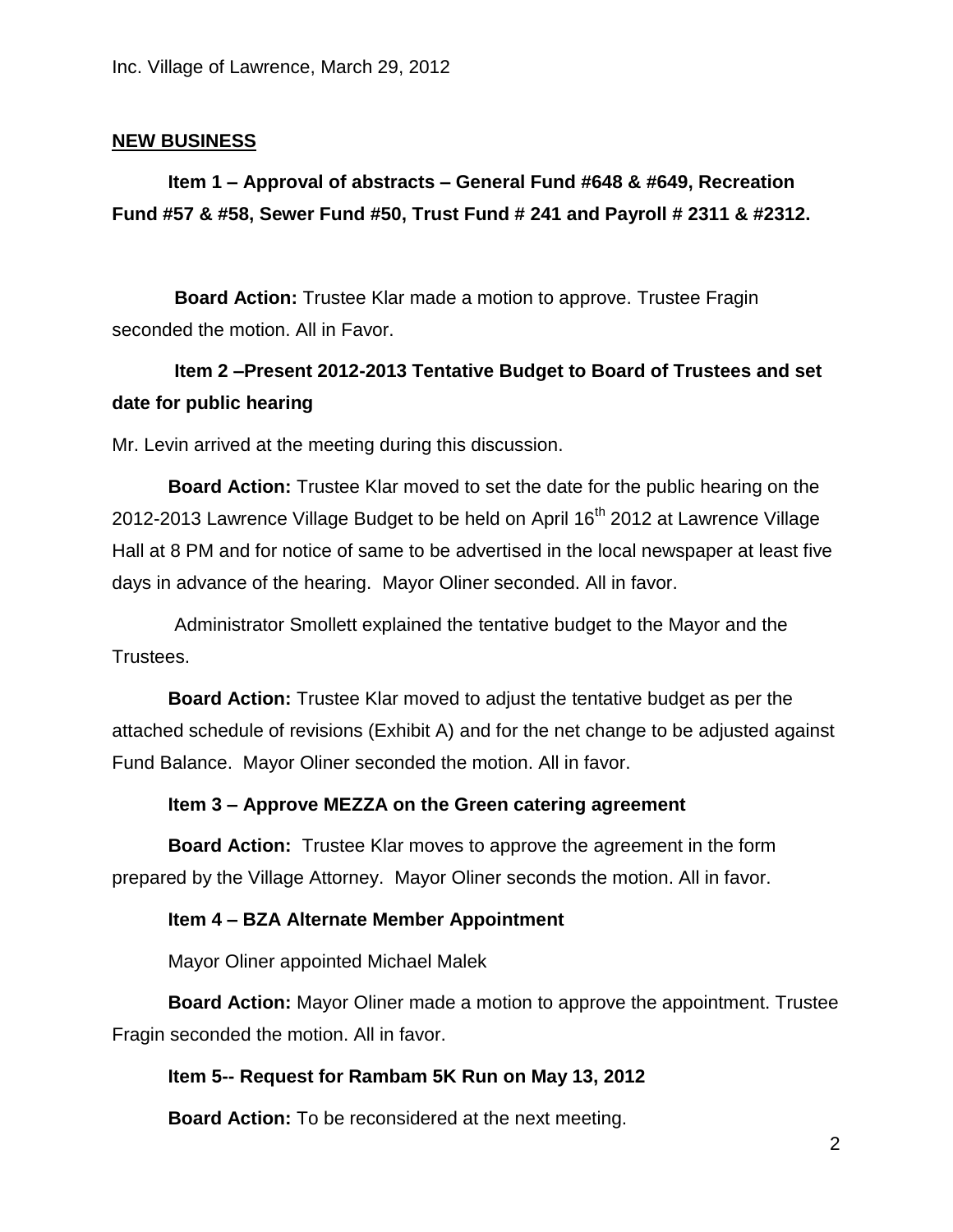# **(Note: At this point Old Business #1 re: Williams Street - Cameron Engineering was addressed. See Below - Old Business.)**

### **Item 6—Village Traffic Signs**

Check with Mr. Ryder about sign on Meadow heading northbound at Broadway. Who's sign is it?

#### **Item 7—Marina Refund Request**

**Board Action:** Trustee Klar made a motion to approve the refund request for Mark Intreglia in the amount of \$500.00. Tustee Felder seconded the motion. All in favor.

### **Item 8-- Request Seed, Chemical & Fertilizer Bid – LY&CC**

**Board Action:** Trustee Klar made a motion to approve the lowest price vendor in each category(Exhibit B attached). Mayor Oliner seconded the motion. All in favor.

### **Item 9—Approve extension of Lawrence Cedarhurst Fire Department Contract through June 2012.**

Village Attorney A. Thomas Levin recommended scheduling a public hearing for the proposed new contract.

**Board Action:** Mayor Oliner moved to extend the contract until June at the current rate. Trustee Fragin seconded the motion. All in favor.

**Board Action:** Trustee Klar moved to schedule the public hearing with respect to the proposed contract at the May 3, 2012 Board Meeting. Mayor Oliner seconded the motion. All in favor.

## **Item 10-- Authorize Village Administrator to go out for public bid for procurement of equipment for golf course maintenance.**

 **Board Action:** Trustee Klar moved to approve the request, with the date and tiem for receiving bids to be established by the Village Administrator, and to authorize the Village Administrator to open the bids at the designated time and place . Mayor Oliner seconded. All in favor.

**Item 11— Authorize Village Administrator to go out for public bid for replacement carpeting at LY&CC**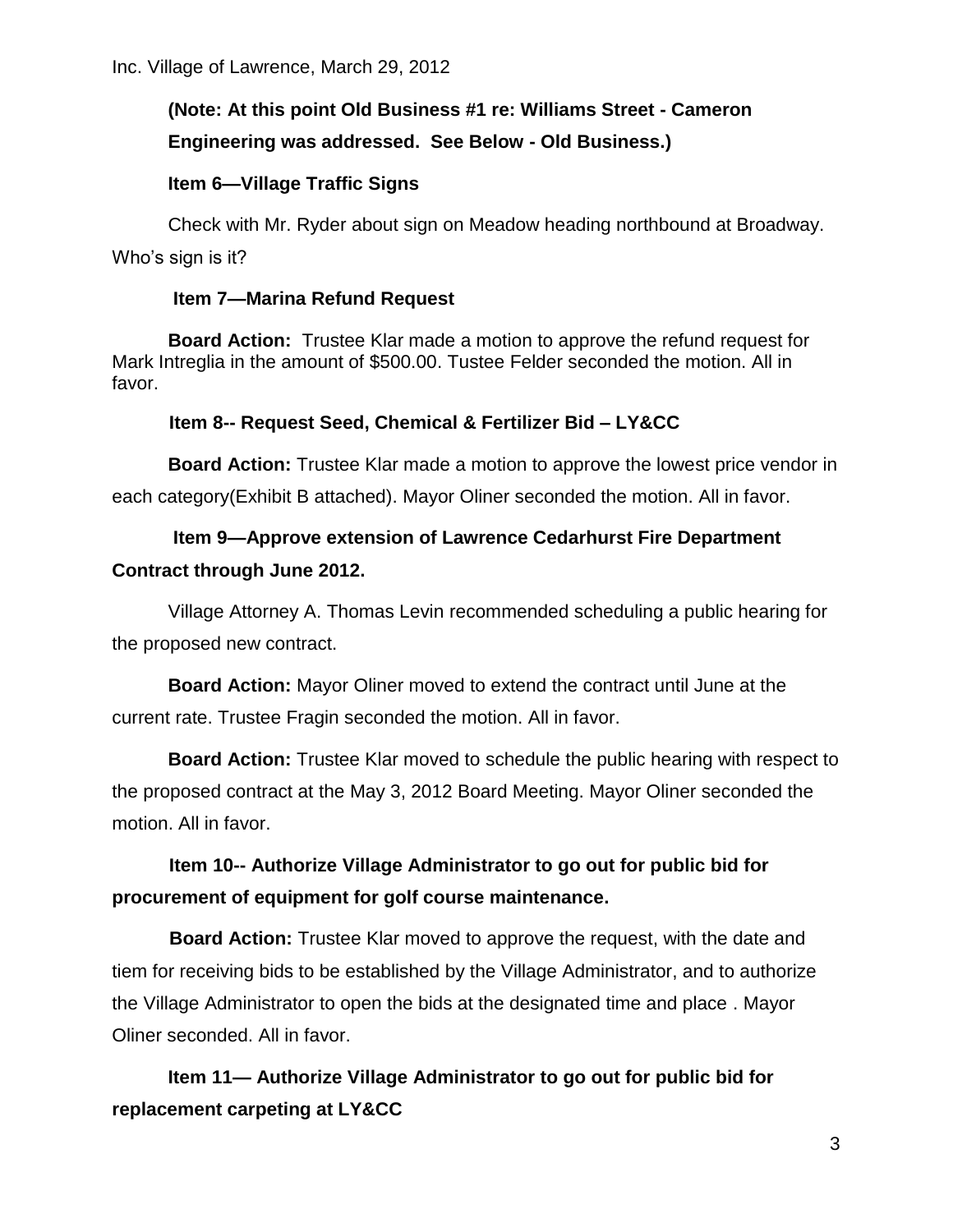**Board Action:** Mayor Oliner made a motion to approve, with the date and tiem for receiving bids to be established by the Village Administrator, and to authorize the Village Administrator to open the bids at the designated time and place .. Trustee Klar seconded the motion.

> Mayor Oliner - Aye Trustee Mael – Aye Trustee Felder – Aye Trustee Klar – Nay Trustee Fragin - Aye

**Item 12— Resolution to approve compensation for the following elected and appointed officials:**

**Mayor**

**Members of Board of Trustees**

**Chairperson, Members and Alternate Members of Board of Zoning Appeals**

**Chairperson Members and Alternate Members of Board of Building Design**

**Chairperson Members and Alternate Members of Parks Commission**

**Chairperson Members and Alternate Members of Planning Commission**

**Board Action:** Tabled

**Item 13—– Resolution to approve increase in compensation for the following elected and appointed officials:**

**Village Justice**

**Acting Justice**

**Board Action:** Tabled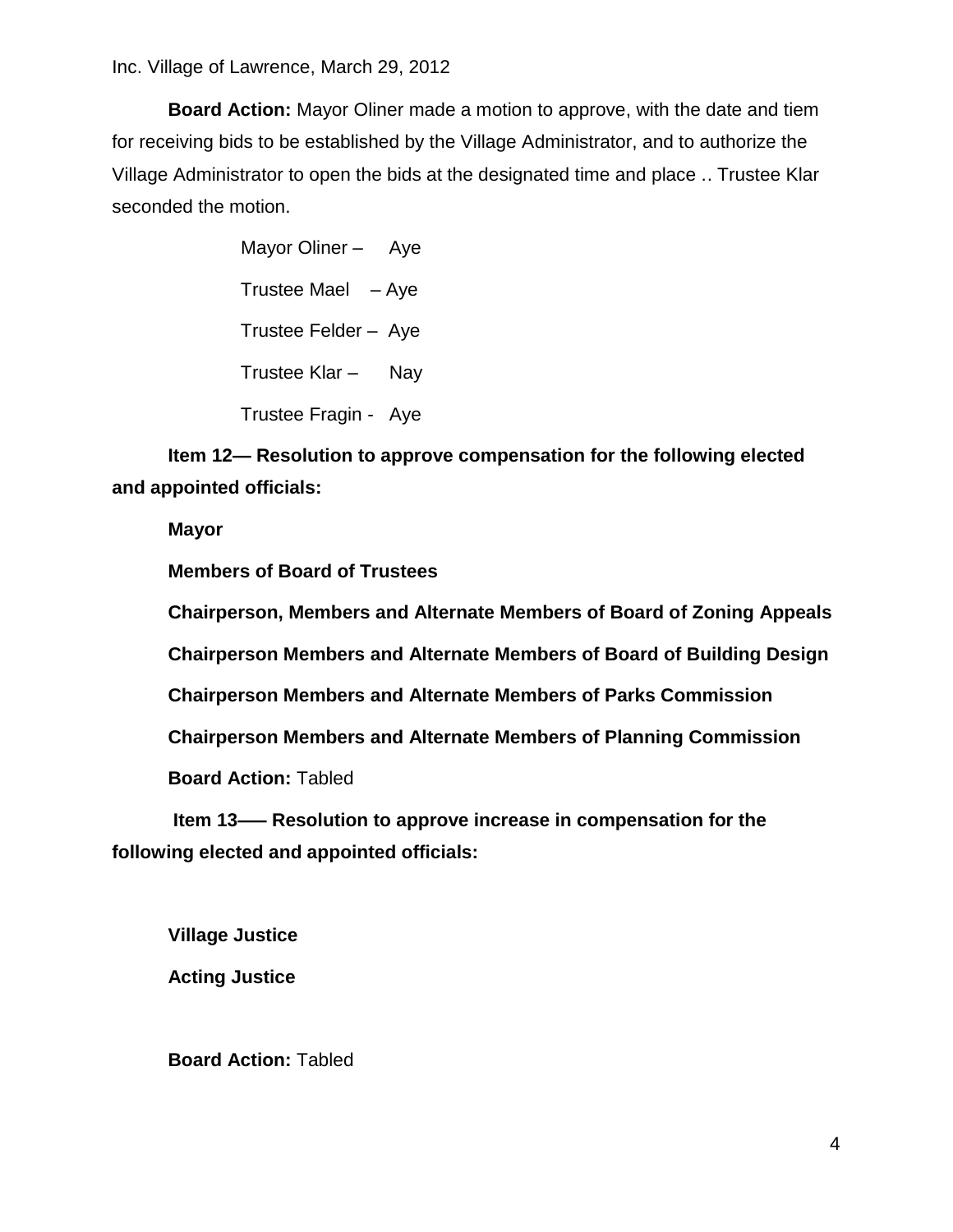## **Item 14— Request from St. John's Hospital to use LY&CC Ballroom for CPR Training June 5th & June 6th .**

**Board Action:** Trustee Klar moved to allow St Johns to use LY&CC upstairs rooms for CPR training on June  $5<sup>th</sup>$  and June  $6<sup>th</sup>$  and in the event the Ballroom is not otherwise booked then use of the Ballroom for that purpose. No fee is to be charged to St. Johns for use of the rooms and there is to be no solicitation of funds by St. Johns. Mayor Oliner seconded the motion.

Vote taken as follows:

| Mayor Oliner –       | Abstain |
|----------------------|---------|
| Trustee Mayor Mael - | Nay     |
| Trustee Felder -     | Aye     |
| Trustee Klar -       | Aye     |
| Trustee Fragin -     | Aye     |
| Motion passed.       |         |

### **Item 15— Designate polling place and time for June 19th Village elections.**

Administrator Smollett introduced the following resolution:

WHEREAS, pursuant to the Election Law, the Board of Trustees is required, to designate the polling place for the village election to be held on June 19, 2012, and the hours of election,

NOW, THEREFORE, BE IT RESOLVED, that the polling place for the Village election to be held on June 19, 2012 shall be Village Hall, Village of Lawrence, 196 Central Avenue, Lawrence, New York, and it is further

RESOLVED, that the hours of the said village election shall be from 7 am to 9 p.m., inclusive.

**Board Action:** Trustee Klar made a motion to approve. Mayor Oliner seconded the motion. All in favor.

## **Item 16—Public Hearing on 5/3/2012 on proposed Bill L 1202 changing appointments from Mayor to Board Approval.**

**Board Action:** Trustee Mael made a motion to schedule a public hearing on the proposed legislation for May 3, 2012. Trustee Klar seconded the motion.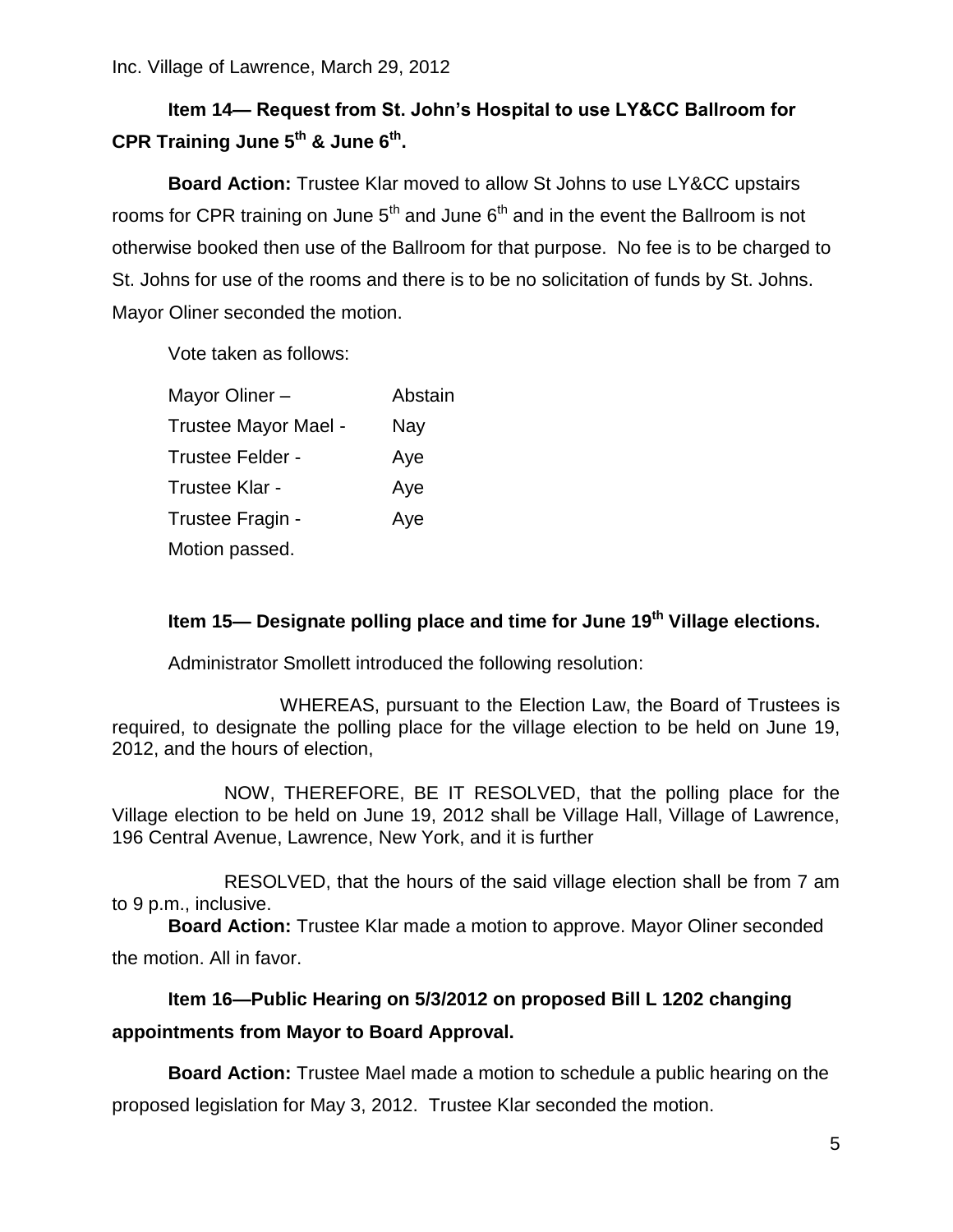Mayor Oliner – Nay Trustee Mael  $-$  Aye Trustee Felder – Aye Trustee Klar – Aye Trustee Fragin - Aye

### **OLD BUSINESS**

# **1. Williams Street – Cameron Engineering Update**

### **(Note: This agenda item was addressed subsequent to Agenda Item #5 above.)**

Alan King from Cameron Engineering answered questions regarding Cameron's follow-up report on recommendations to implement two-way traffic on Williams Street. He advised that if the recommendations are followed, Williams Street can service twoway traffic. Mayor Oliner expressed safety concerns about the plan and advised that as Mayors he is responsible for the safety of the Village and would not implement a plan which he feels would present a danger to the residents.

 **Board Action:** Trustee Mael made a motion to implement the recommendations as per the Cameron report to allow two-way traffic on Williams Street with the caveat that no trucks be allowed to enter or exit William Street via Central Avenue. Additionally, pylons similar to those on Rockhall Road should be deployed on Central Avenue to direct right turn traffic from Central Avenue onto Williams Street. These changes are to be made in short order for an initial three month period during which the situation on Williams Street should be closely monitored to assess if the new traffic pattern is safe and effective.

Trustee Klar seconded the motion.

Vote taken as follows:

| Nay |
|-----|
| Nay |
| Aye |
| Aye |
| Aye |
|     |
|     |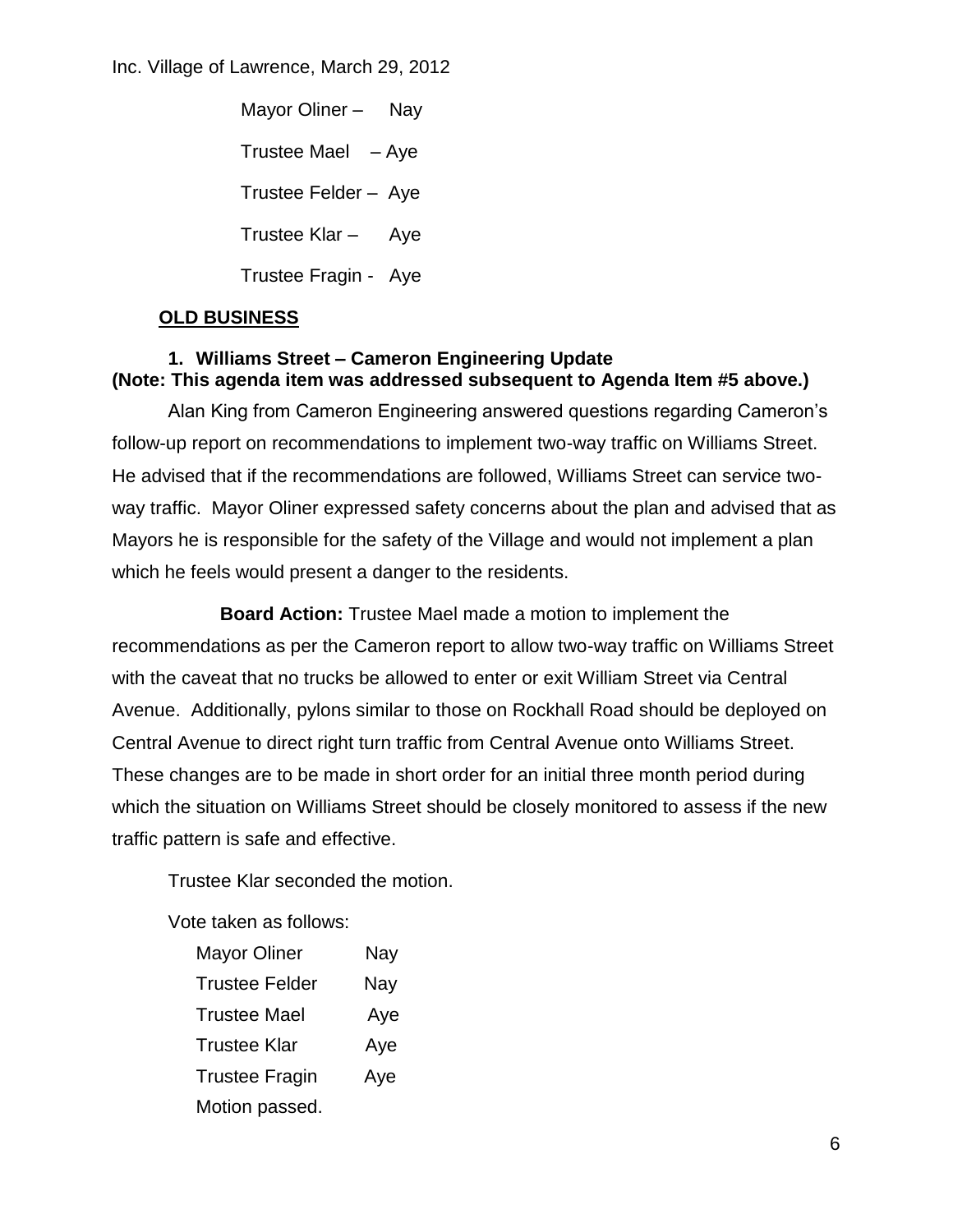# **APPROVE MINUTES: December 15, 2011, January 12, 2012, February 9, 2012, March 1, 2012 & March 4, 2012**

**Board Action:** Trustee Klar made a motion to approve all minutes as corrected. Trustee Fragin Seconded the Motion. All in favor

There being no further business, Trustee Mael moved to convene in Executive Session to discuss matters that may lead to the hiring, firing or discipline of one or more employees and separately, matters dealing with pending litigation. Trustee Fragin seconded the motion. All in favor.

The Board convened in executive session at 11:55 PM.

The Board returned to public session at 12:45 AM. There being no further business, the meeting was adjourned.

This is to certify that I, David E. Smollett, read the preceding minutes, and they are in all respects a full and correct record of such proceedings.

David E. Smollett, Administrator,

Clerk/ Treasurer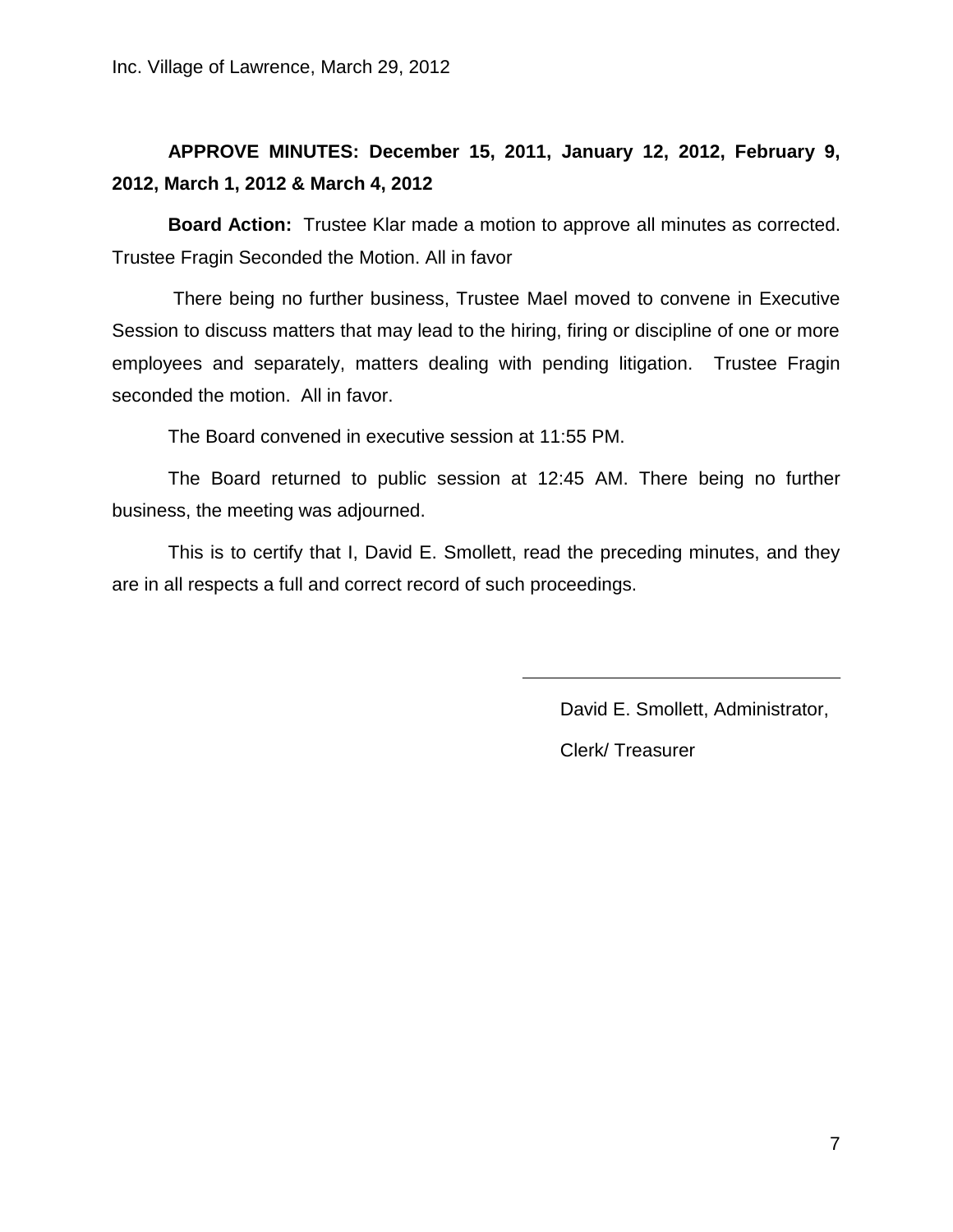|                     |                                   | <b>EXHIBIT A</b>           |                                          |                                                    |
|---------------------|-----------------------------------|----------------------------|------------------------------------------|----------------------------------------------------|
|                     | <b>VILLAGE OF LAWRENCE</b>        |                            |                                          |                                                    |
|                     | <b>TENTATIVE BUDGET 2012-2013</b> |                            |                                          |                                                    |
|                     | REVISIONS BOT MEETING 3/29/2012   |                            |                                          |                                                    |
|                     |                                   |                            |                                          |                                                    |
|                     |                                   |                            | 2012-2013                                | 2012-2013                                          |
|                     |                                   |                            | <b>TENTATIVE</b>                         | <b>TENTATIVE</b>                                   |
|                     |                                   |                            | <b>BUDGET</b>                            | <b>BUDGET</b>                                      |
| <b>GL CODE</b>      | <b>DEPARTMENT</b>                 | <b>SUB-CATEGORY</b>        | <b>As Originally</b><br><b>Presented</b> | <b>As Revised at BOT</b><br><b>Meeting 3-29-12</b> |
|                     |                                   |                            |                                          |                                                    |
| <b>REVENUES</b>     |                                   |                            |                                          |                                                    |
| A1720.3             | <b>METERS</b>                     |                            | 140,000.00                               | 125,000.00                                         |
| A1740               | ON STREET PARKING                 |                            | 120,000.00                               | 110,000.00                                         |
| A2401               | <b>INTEREST EARNINGS</b>          |                            | 35,000.00                                | 135,000.00                                         |
| A2610               | FINES                             |                            | 375,000.00                               | 290,000.00                                         |
|                     |                                   |                            |                                          |                                                    |
|                     |                                   |                            |                                          |                                                    |
| <b>EXPENDITURES</b> |                                   |                            |                                          |                                                    |
| A.1110              | <b>VILLAGE JUSTICE</b>            | 1 PERSONAL SERVICES        | 115,875.00                               | 135,000.00                                         |
| A.1110              | <b>VILLAGE JUSTICE</b>            | <b>459 OTHER CONTRACTS</b> | 2,000.00                                 | 3,800.00                                           |
| A.1325              | <b>CLERK TREASURER</b>            | 1 PERSONAL SERVICES        | 420,000.00                               | 450,000.00                                         |
| A.1420              | LAW                               | <b>459 OTHER CONTRACTS</b> | 85,000.00                                | 90,000.00                                          |
| A.1620              | <b>BUILDINGS</b>                  | <b>459 OTHER CONTRACTS</b> | 10,000.00                                | 16,000.00                                          |
| A.3310              | <b>TRAFFIC CONTROL</b>            | 1 PERSONAL SERVICES        | 110,000.00                               | 120,000.00                                         |
| A.3410              | <b>FIRE</b>                       | <b>452 FIRE CONTRACT</b>   | 550,000.00                               | 610,000.00                                         |
| A.5110              | <b>STREET MAINTENANCE</b>         | <b>459 OTHER CONTRACTS</b> | 50,000.00                                | 350,000.00                                         |
| A.5142              | <b>SNOW REMOVAL</b>               | 1 PERSONAL SERVICES        | 50,000.00                                | 60,000.00                                          |
| A.5142              | <b>SNOW REMOVAL</b>               | 1 PERSONAL SERVICES OT     | 10,000.00                                | 20,000.00                                          |
| A.5142              | <b>SNOW REMOVAL</b>               | <b>410 SUPPLIES</b>        | 10,000.00                                | 15,000.00                                          |
| A.8170              | <b>STREET CLEANING</b>            | <b>459 OTHER CONTRACTS</b> | 50,000.00                                | 60,000.00                                          |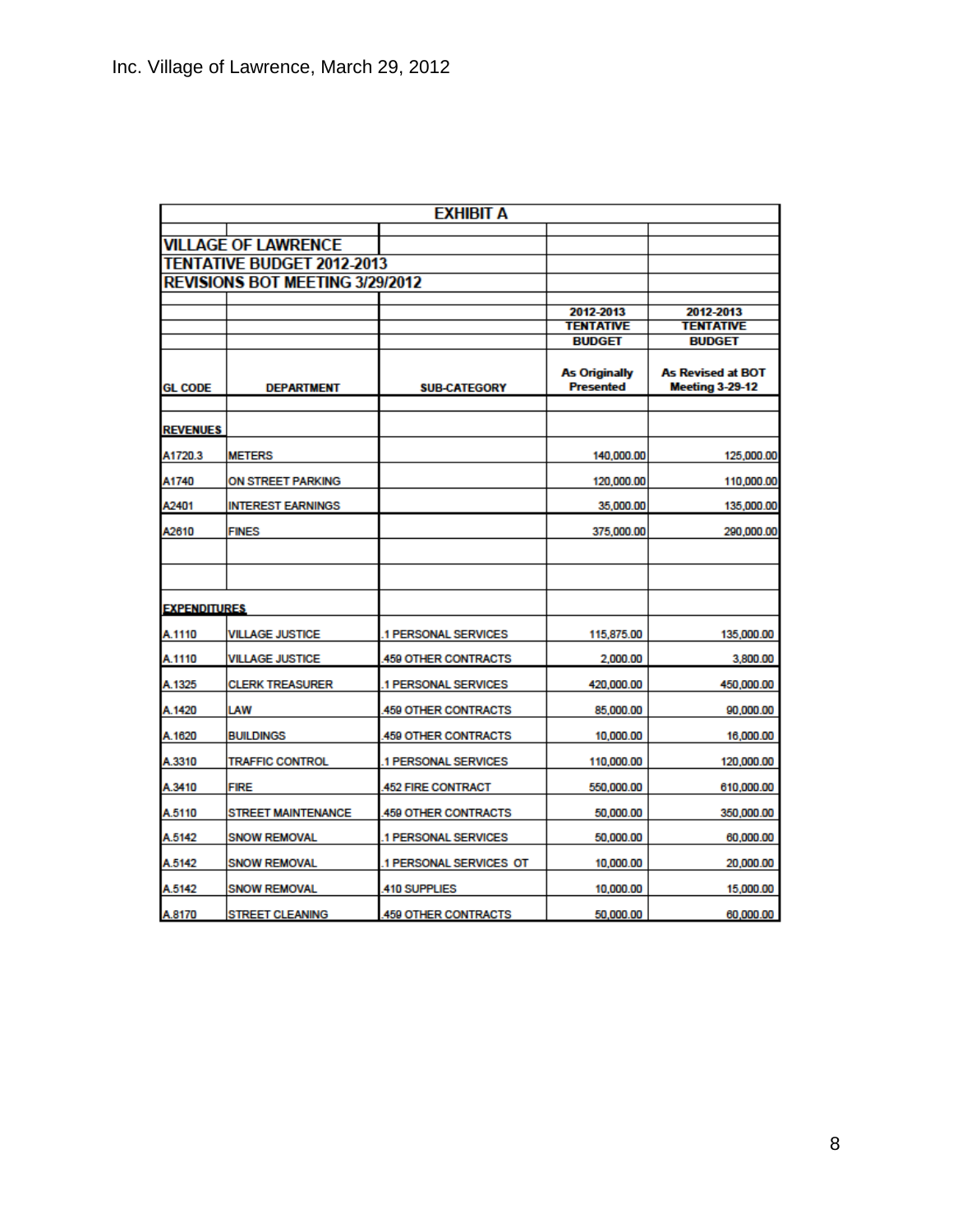#### **Exhibit B**

### **SPECIFICATIONS AND WINNING BIDS SEED, CHEMICAL AND FERTILIZER**

| <b>FUNGICIDES</b>                   | <b>SIZE</b>           | <b>AMOUNT</b><br><b>NEEDED</b> | <b>VENDOR</b>                        | <b>PRICE</b>              |
|-------------------------------------|-----------------------|--------------------------------|--------------------------------------|---------------------------|
| <b>PROPAMOCARB</b>                  | <b>2 X 1 GAL</b>      | 3 CASES                        | <b>AGRIUM</b><br><b>ADVANCE</b><br>D | \$584/CASE<br>\$1,752     |
| <b>COMPASS</b>                      | $4$ X 1 LB            | 1 CASE                         | NASSAU/<br><b>SUFFOLK</b>            | \$1,436/CASE              |
| <b>COMPASS DRUM</b>                 | 10 LB                 |                                |                                      |                           |
| <b>CURALAN</b>                      | 12 X 2.75<br>LB       | 1 CASE                         | NASSAU/<br><b>SUFFOLK</b>            | \$1,122/CASE              |
| DACONIL ACTION 2 X 2.5              | <b>GAL</b>            | 5 CASES                        | NASSAU/<br><b>SUFFOLK</b>            | \$337/CASE<br>\$1,685     |
| <b>HONOR</b><br><b>INTRINSIC</b>    | 6X3LB                 | 1 CASES                        | NASSAU/<br><b>SUFFOLK</b>            | \$2502/CASE               |
| <b>INSIGNIA</b><br><b>INTRINSIC</b> | 4 X 2.4 LB            | 1 CASE                         | NASSAU/<br><b>SUFFOLK</b>            | \$1459.20/<br><b>CASE</b> |
| <b>SEGWAY</b>                       | 12X39.2<br><b>OZ</b>  | 1 CASE                         | NASSAU/<br><b>SUFFOLK</b>            | \$4,680/CASE              |
| <b>TERRAZOLE L</b>                  | 8X1QT                 | 5 CASES                        | <b>AGRIUM</b><br><b>ADVANCED</b>     | \$505/CASE<br>\$2,525     |
| <b>TORQUE</b>                       | 4 X 1 GAL             | 2 CASES                        | <b>MATRIX</b><br><b>TURF</b>         | \$474.20/CASE<br>\$948.40 |
| <b>INCECTICIDES</b>                 | <b>SIZE</b>           | <b>AMOUNT</b><br><b>NEEDED</b> | <b>VENDOR</b>                        | <b>PRICE</b>              |
| LAMDA GC O                          | 6 X 1 QT              | 2 CASES                        | <b>MATRIX</b><br><b>TURF</b>         | \$367/CASE<br>\$735       |
| <b>PROVOUNT</b>                     | 8X10 OZ               | 1 CASE                         | <b>MAXWELL</b><br>TURF               | \$396/CASE                |
| <b>SEVIN SL</b>                     | 2 X 2.5<br><b>GAL</b> | 6 CASES                        | <b>AGRIUM</b><br><b>ADVANCE</b><br>D | \$165/CASE<br>\$990       |
| <b>HERBICIDES</b>                   | <b>SIZE</b>           | <b>AMOUNT</b><br><b>NEEDED</b> | <b>SIZE</b>                          | <b>PRICE</b>              |
| <b>BARRICADE</b>                    | $4 \times 5$ LB       | 1 CASE                         | NASSAU/<br><b>SUFFOLK</b>            | \$273/CASE                |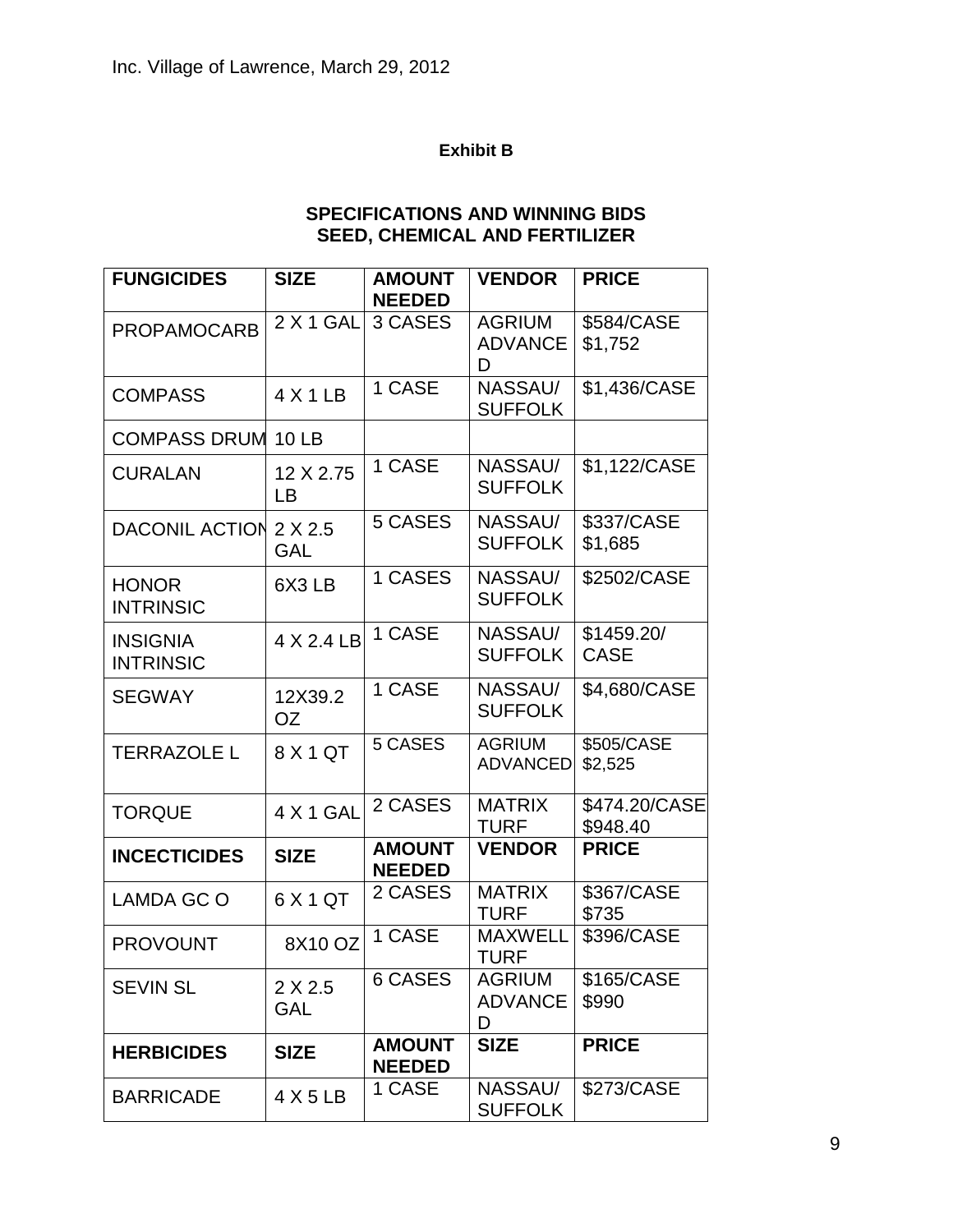| <b>MANAGE</b>                                     | 1.3 OZ                        |                                | <b>5 BOTTLES MAXWELL</b><br><b>TURF</b> | \$80/BOTTLE<br>\$400                             |
|---------------------------------------------------|-------------------------------|--------------------------------|-----------------------------------------|--------------------------------------------------|
| <b>LONTRELL</b>                                   | 1 QT                          | 3 QTS                          | <b>MATRIX</b><br><b>TURF</b>            | \$148/QT<br>\$444                                |
| <b>TUPERSAN 50</b><br><b>WP</b>                   | 12 X 4 LB                     | 1 CASE                         | NASSAU/<br><b>SUFFOLK</b>               | \$1144/CASE                                      |
| <b>FERTILIZER</b>                                 | <b>SIZE</b>                   | <b>AMOUNT</b><br><b>NEEDED</b> | <b>VENDOR</b>                           | <b>PRICE</b>                                     |
| 30-0-0, at least<br>50% slow release<br>nitrogren | <b>55 GAL</b><br><b>DRUMS</b> | 3 DRUMS                        | <b>GROWTH</b><br><b>PRODUCT</b><br>S    | \$697.42<br>/DRUM<br>\$2092.26                   |
| <b>LIQUID IRON</b>                                | <b>55 GAL</b><br><b>DRUMS</b> | 1 DRUM                         | <b>AGRIUM</b><br><b>ADVANCE</b><br>D    | \$390.50/<br><b>DRUM</b>                         |
| <b>PHOSPHITE</b>                                  | 30 GAL<br><b>DRUMS</b>        | 5 DRUMS                        | <b>AGRIUM</b><br><b>ADVANCE</b><br>D    | \$870/DRUM<br>\$4,350                            |
| <b>SEED</b>                                       | <b>SIZE</b>                   | <b>AMOUNT</b><br><b>NEEDED</b> | <b>VENDOR</b>                           | <b>PRICE</b>                                     |
| <b>DECLARATION</b><br><b>BENTGRASS</b>            | PER LB                        | <b>150 LBS</b>                 | <b>ALL PRO</b>                          | \$5.73/LB<br>\$859.50                            |
| <b>MIX FESCUE</b>                                 | PER LB                        | 1000 LBS                       | <b>ALL PRO</b>                          | \$1.85/LB<br>\$1,850                             |
| <b>BLUE STEM</b>                                  | PER LB                        | <b>50 LBS</b>                  | <b>ALL PRO</b>                          | 15.75/LB<br>\$787.50                             |
| <b>MISCELLANEOU</b><br><b>SITEMS</b>              | <b>SIZE</b>                   | <b>AMOUNT</b><br><b>NEEDED</b> | <b>VENDOR</b>                           | <b>PRICE</b>                                     |
| <b>PULVERIZED</b><br><b>DOLOMITIC LIME</b>        | <b>PER LB</b>                 | 5,500 LBS                      | <b>ALL PRO</b>                          | .08/LB<br>\$440                                  |
| <b>FINE TEXTURED</b><br>$0 - 0 - 50$              | <b>PER LB</b>                 | 1,000 LBS                      | <b>ALL PRO</b>                          | \$32.30/50#<br><b>BAG</b><br>\$646               |
| PRILLED 0-0-50                                    | PER LB                        | <b>500 LBS</b>                 | <b>ALL PRO</b>                          | \$29.80/50#<br><b>BAG</b><br>\$298               |
| <b>PELLETIZED</b><br><b>DOLOMITIC LIME</b>        | PER TON                       | 15 TONS                        | <b>MAXWELL</b><br><b>TURF</b>           | \$4.60/50# BAG<br>\$2,760                        |
| SMS 300 TABS                                      | PER CASE                      | 1 CASE                         | <b>AGRIUM</b><br><b>ADVANCE</b><br>D    | 1X2<br><b>RESPOND</b><br><b>TABLETS</b><br>\$180 |
| <b>DISPATCH</b>                                   | <b>30 GAL</b>                 | 1 DRUM                         | <b>AGRIUM</b><br><b>ADVANCE</b>         | 30GAL MIZER<br>\$660/DRUM                        |